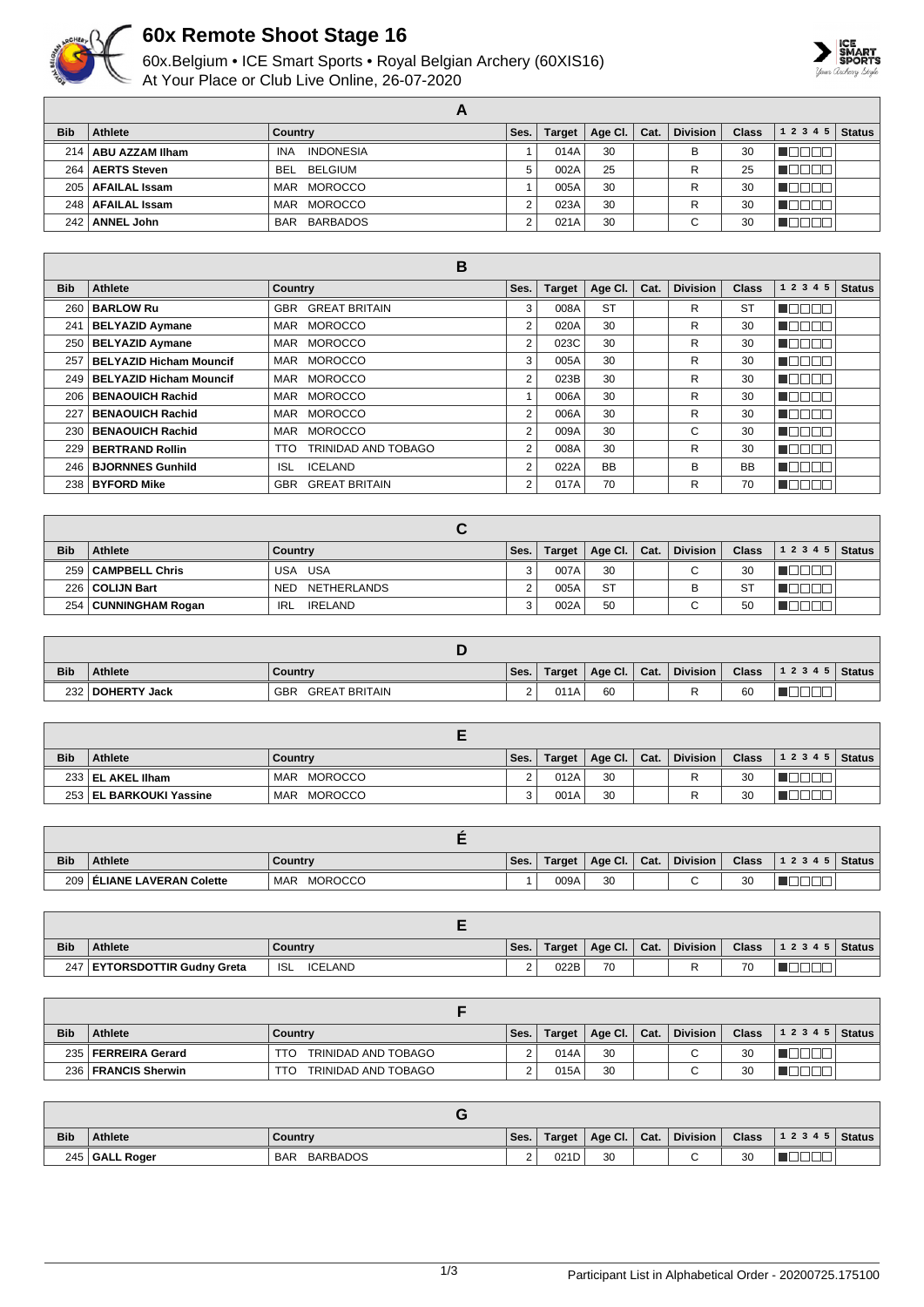

## **60x Remote Shoot Stage 16**

60x.Belgium • ICE Smart Sports • Royal Belgian Archery (60XIS16) At Your Place or Club Live Online, 26-07-2020



|            |                       | Н                                  |                |               |           |      |                 |              |                      |                |
|------------|-----------------------|------------------------------------|----------------|---------------|-----------|------|-----------------|--------------|----------------------|----------------|
| <b>Bib</b> | Athlete               | Country                            | Ses.           | <b>Target</b> | Age CI.   | Cat. | <b>Division</b> | <b>Class</b> | 1 2 3 4 5            | $\vert$ Status |
| 224        | <b>HALL Robert</b>    | <b>GREAT BRITAIN</b><br><b>GBR</b> | $\overline{2}$ | 003A          | 50        |      | ⌒<br>U          | 50           |                      |                |
|            | 218   HAMMAM Hammam   | <b>INDONESIA</b><br><b>INA</b>     |                | 015C          | <b>ST</b> |      | R               | <b>ST</b>    |                      |                |
| 217        | <b>HARITS Harits</b>  | <b>INDONESIA</b><br><b>INA</b>     |                | 015B          | 30        |      | R               | 30           |                      |                |
|            | 216   HIDAYAT Anang   | <b>INDONESIA</b><br><b>INA</b>     |                | 015A          | <b>BB</b> |      | В               | <b>BB</b>    |                      |                |
| 234        | HILL Bryce Lee        | <b>ZIMBABWE</b><br>ZIM             | $\mathfrak{p}$ | 013A          | 60        |      | R               | 60           | $\top$<br><b>III</b> |                |
| 239        | <b>HOLDER R-James</b> | BARBADOS<br>BAR                    | 2              | 018A          | 30        |      | R               | 30           | ╖┍<br>. .<br>- 11    |                |
|            | 244 HUNTE Gregory     | BAR BARBADOS                       | 2              | 021C          | 30        |      | ⌒<br>U          | 30           |                      |                |

| <b>Bib</b> | <b>Athlete</b>     | ∣ Countrv               | Ses.               | Target | Age Cl.             | Cat. | <b>Division</b> | <b>Class</b> | 12345 | <b>Status</b> |
|------------|--------------------|-------------------------|--------------------|--------|---------------------|------|-----------------|--------------|-------|---------------|
| 231        | <b>IRVINE Russ</b> | <b>AUSTRALIA</b><br>AUS | $\sim$<br><u>.</u> | 010A   | $\sim$ $\tau$<br>J. |      |                 | OТ<br>ا ت    |       |               |

| <b>Bib</b>       | <b>Athlete</b>        | Country                | Ses.    | Target | Age CI. | Cat. | <b>Division</b> | <b>Class</b> | 12345 | Status |
|------------------|-----------------------|------------------------|---------|--------|---------|------|-----------------|--------------|-------|--------|
| 269 <sub>1</sub> | <b>JANSSENS Niels</b> | <b>BELGIUM</b><br>`BEL | $\cdot$ | 007A   | 25      |      |                 | 25           | __    |        |

| <b>Bib</b> | Athlete         | Country                        | Ses. | <b>Target</b> | Age Cl.   Cat. |  | Division | <b>Class</b>      | $12345$ Status |  |
|------------|-----------------|--------------------------------|------|---------------|----------------|--|----------|-------------------|----------------|--|
| 207        | KIVIMAA Jari    | GERMANY<br>GER                 |      | 007A          | 60             |  | R        | 60                |                |  |
| 201        | KRISTANTI Lilik | <b>INDONESIA</b><br><b>INA</b> |      | 001A          | <b>ST</b>      |  | В        | $\sim$<br>$\circ$ |                |  |

| <b>Bib</b> | <b>Athlete</b>        | Country                    | Ses. | <b>Target</b> | $\vert$ Age Cl. $\vert$ Cat. |  | <b>Division</b> | <b>Class</b> | 12345 | <b>Status</b> |  |
|------------|-----------------------|----------------------------|------|---------------|------------------------------|--|-----------------|--------------|-------|---------------|--|
|            | 220   LAUKELAND Terje | NOR NORWAY                 |      | 017A          | 70                           |  |                 | 70           |       |               |  |
|            | 223 LYNCH Mark        | SOUTH AFRICA<br><b>RSA</b> |      | 002A          | 30                           |  |                 | 30           |       |               |  |

|                 | M                      |                |      |        |              |  |                 |              |           |               |  |  |
|-----------------|------------------------|----------------|------|--------|--------------|--|-----------------|--------------|-----------|---------------|--|--|
| <b>Bib</b>      | Athlete                | Country        | Ses. | Target | Age Cl. Cat. |  | <b>Division</b> | <b>Class</b> | 1 2 3 4 5 | <b>Status</b> |  |  |
| 26 <sup>′</sup> | <b>MANNING Patrick</b> | BAR BARBADOS   |      | 009A   | 30           |  |                 | 30           |           |               |  |  |
|                 | 213   MCCALLUM Bruce   | AUS AUSTRALIA  |      | 013A   | <b>ST</b>    |  |                 | <b>ST</b>    |           |               |  |  |
| 251             | <b>MEBIS Stijn</b>     | BELGIUM<br>BEL |      | 024A   | 50           |  | $\sim$<br>U     | 50           |           |               |  |  |

| <b>Bib</b> | <b>Athlete</b>        | Country               | Ses. | Target | Age CI. | Cat. | <b>Division</b> | <b>Class</b> | 1 2 3 4 5 | Status, |
|------------|-----------------------|-----------------------|------|--------|---------|------|-----------------|--------------|-----------|---------|
| 266        | OUSSLIM Nour el houda | <b>MOROCCO</b><br>MAR | J    | 004A   | 25      |      |                 | つに<br>ںے     |           |         |

| <b>Bib</b> | <b>Athlete</b>        | Country                  | Ses. | Target | Age Cl. $ $ | Cat. | <b>Division</b> | <b>Class</b> | 12345 | Status |  |
|------------|-----------------------|--------------------------|------|--------|-------------|------|-----------------|--------------|-------|--------|--|
|            | $203$ PEERS Tim       | <b>GBR GREAT BRITAIN</b> |      | 003A   | 70          |      |                 | 70           |       |        |  |
|            | 262   PHOENIX Anthony | BAR BARBADOS             |      | 009B   | 30          |      | $\sim$<br>U     | 30           |       |        |  |
|            | 243   PHOENIX Anthony | BAR BARBADOS             |      | 021B   | 30          |      | $\sim$<br>U     | 30           |       |        |  |

| <b>Bib</b> | <b>Athlete</b>                 | Country               | Ses. | Target | Age Cl.   Cat. |  | <b>Division</b> | <b>Class</b> | 12345 | Status |  |
|------------|--------------------------------|-----------------------|------|--------|----------------|--|-----------------|--------------|-------|--------|--|
| 204        | I RAMDANI Mohamed karim        | <b>MOROCCO</b><br>MAR |      | 004A   | 30             |  | В               | 30           |       |        |  |
| 258        | <b>RAMIREZ RODRIGUEZ Diego</b> | MEXICO<br><b>MEX</b>  |      | 006A   | 30             |  |                 | 30           |       |        |  |

|            | S                          |                                  |      |               |             |      |                 |              |       |               |  |  |
|------------|----------------------------|----------------------------------|------|---------------|-------------|------|-----------------|--------------|-------|---------------|--|--|
| <b>Bib</b> | Athlete                    | Country                          | Ses. | <b>Target</b> | Age Cl. $ $ | Cat. | <b>Division</b> | <b>Class</b> | 12345 | <b>Status</b> |  |  |
|            | 263   SAKTHIVEL Nikhil Raj | <b>INDIA</b><br><b>IND</b>       | 5    | 001A          | 25          |      | С               | 25           |       |               |  |  |
|            | 222   SAUREN Yvo           | <b>NETHERLANDS</b><br><b>NED</b> |      | 001A          | <b>ST</b>   |      | R               | <b>ST</b>    |       |               |  |  |
| 255        | <b>SBAI Moulay Youssef</b> | MAR MOROCCO                      | 3    | 003A          | 70          |      | R               | 70           |       |               |  |  |
|            | 268   SBAI Moulay Youssef  | MAR MOROCCO                      | 5    | 006A          | 25          |      | R               | 25           |       |               |  |  |
| 202        | <b>SBAI TANJI Mounir</b>   | MAR MOROCCO                      |      | 002A          | 30          |      | R               | 30           |       |               |  |  |
|            | 252   SCHROEDERS Ronald    | BELGIUM<br><b>BEL</b>            | ◠    | 024B          | 50          |      | $\sim$<br>U     | 50           |       |               |  |  |